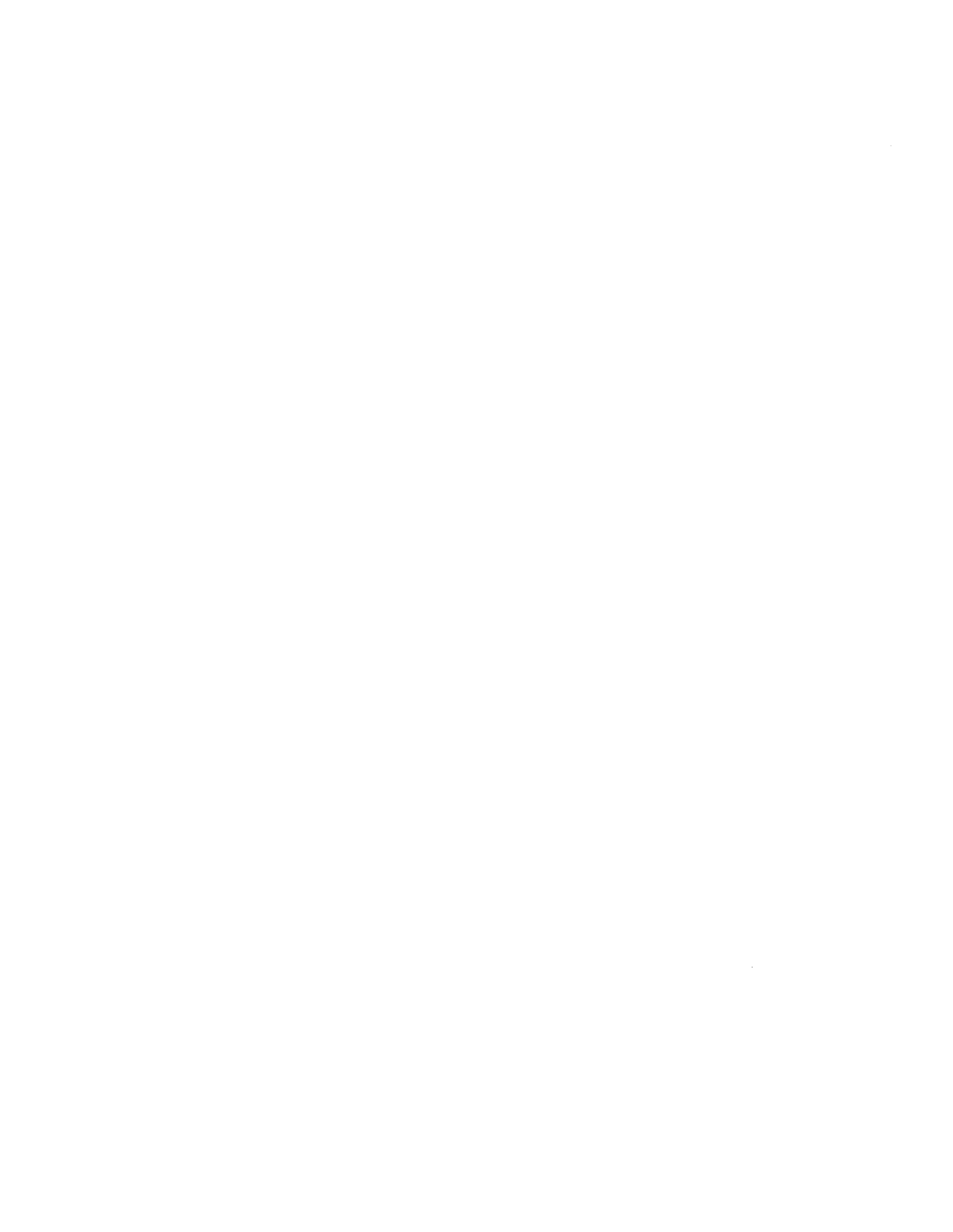$Z - 2693$ 

| County, Indiana, this $\frac{3}{2}$ day of $\frac{3}{2}$ | (Adopted And Passed) (Denied) by the Board Of Commissioners of Tippecanoe<br>$, 2017$ . |
|----------------------------------------------------------|-----------------------------------------------------------------------------------------|
| <b>VOTE:</b>                                             |                                                                                         |
|                                                          |                                                                                         |
|                                                          | David Byers, President                                                                  |
|                                                          |                                                                                         |
|                                                          | <b>Tracy Brown, Vice President</b>                                                      |
|                                                          |                                                                                         |
| ATTEST.                                                  | <b>Thomas Murtaugh, Member</b>                                                          |
| . I 9 a                                                  |                                                                                         |

Robert Plantenga, (Auditor

 $\bar{1}$ 

 $\frac{1}{2}$ 

 $\hat{f}$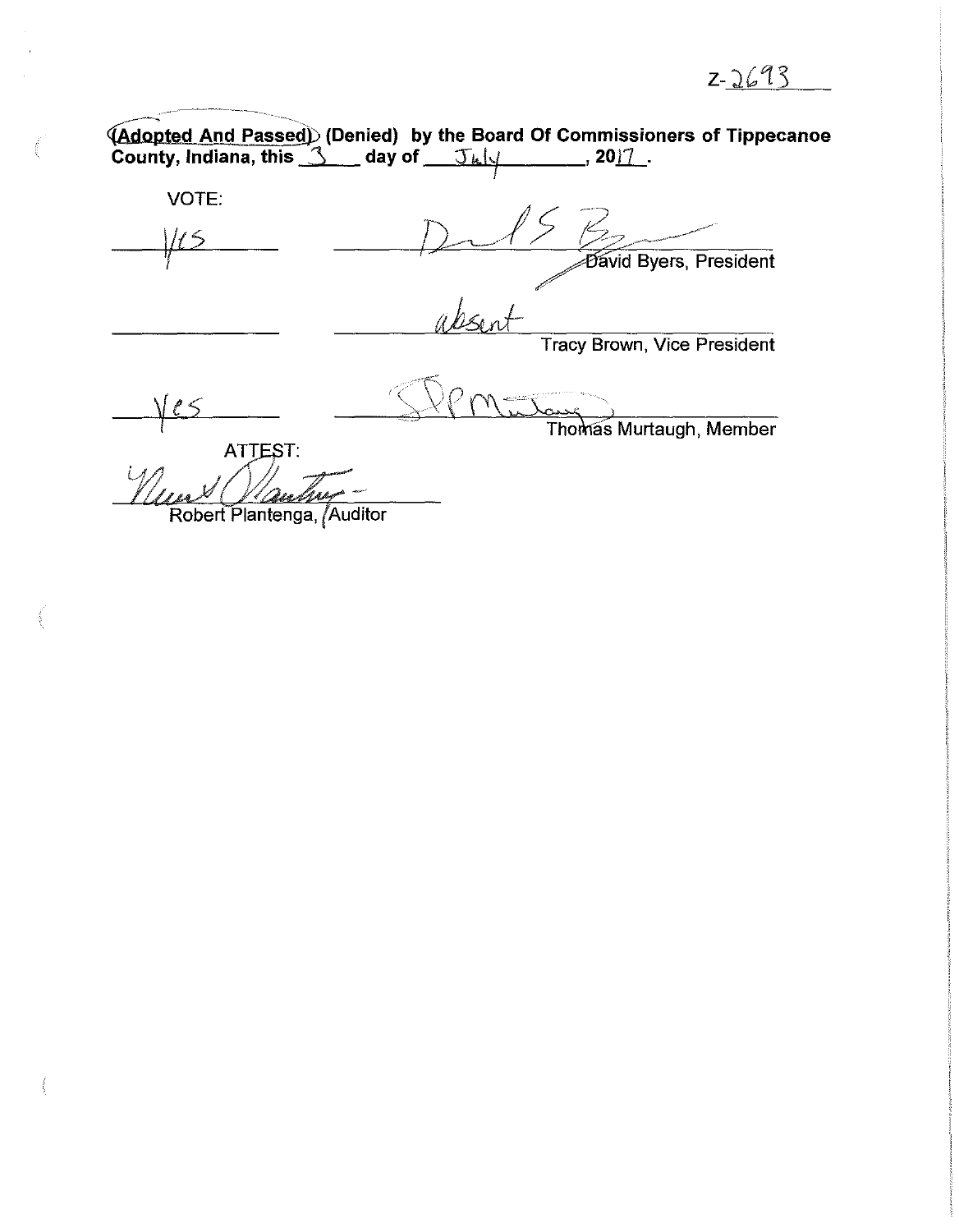$\label{eq:R1} \begin{split} \mathbf{A}\mathbf{a} & = \frac{1}{2}\left(1-\frac{1}{2}\right)\mathbf{a}^2 + \frac{1}{2}\mathbf{a}^2 + \frac{1}{2}\mathbf{a}^2 + \frac{1}{2}\mathbf{a}^2 + \frac{1}{2}\mathbf{a}^2 + \frac{1}{2}\mathbf{a}^2 + \frac{1}{2}\mathbf{a}^2 + \frac{1}{2}\mathbf{a}^2 + \frac{1}{2}\mathbf{a}^2 + \frac{1}{2}\mathbf{a}^2 + \frac{1}{2}\mathbf{a}^2 + \frac{1}{2}\mathbf{a}^2 + \frac$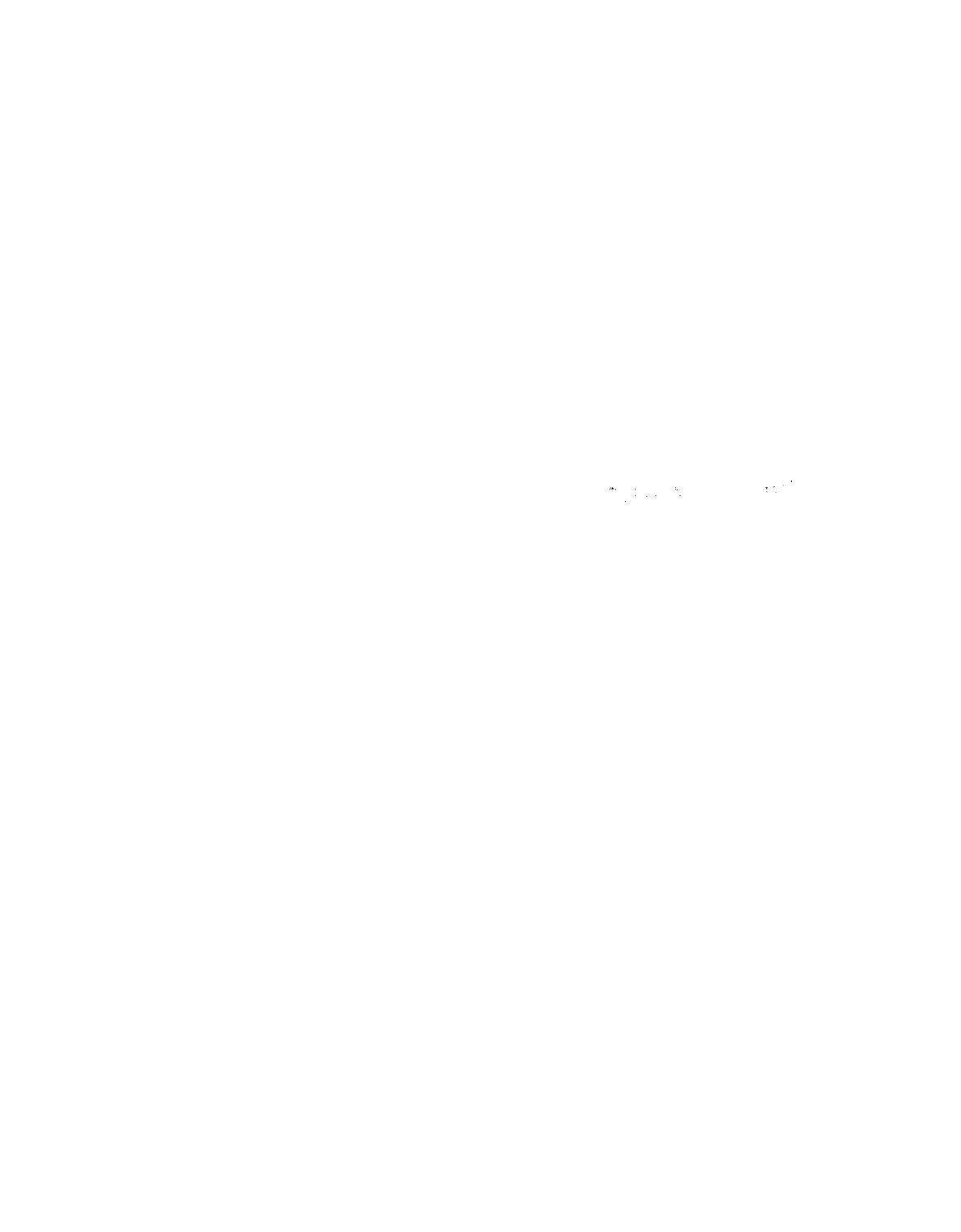lan Commission

of TIPPECANOECOUNTY

20 NORTH 3RD STREET LAFAYETTE, INDIANA 47901-1209

THE

June 22, 2017 Ref. No.: 17-202

(765) 423-9242 (765) 423-9154 [FAX] www.tippecanoe.in.gov/apc

SALLIE DELL FAHEY EXECUTIVE DIRECTOR

 $\vert$ 

Tippecanoe County Commissioners  $20$  North 3 $^{\circ}$  Street . The street . The street . The street is a street . The street is a street in the street  $\sim$ Lafayette; In 47901

#### **CERTIFICATION**

**RE: Z-2693--ADAM C. SCHEFFEE (13 to A):** 

Petitioher is requesting rezoning of 63.885 acres in order to build a house on property bounded by Division Road, CR 350 W, and South River Road in Wabash 27 (NE) 23-5.

Dear Commissioners:

As Secretary to the Area Plan Commission of Tippecanoe County, I do hereby certify that at a public hearing held on June 21, 2017 the Area Plan Commission of Tippecanoe County voted 16 yes - 0 no on the motion to rezone the subject real estate from 13 to A. Therefore, the Area Plan. Commission of Tippecanoe County recommends to the Tippecanoe County Commissioners that the proposed rezoning ordinance be APPROVED for the property described in the attachment.

Public Notice has been given that this petition will be heard before the Tippecanoe County Commissioners at their July 3, 2017 regular meeting. Petitioners or their representatives must appear to present their case.

Jollie Dell Foly

Sallie Dell Fahey Executive Director

SDF/lmu

Endosures: Staff Report & Ordinances

- cc: Adam Scheffee, Gordon Edward Bennett Trust Thomas Brooks
	- Mike Wolf, Tippecanoe Building Commissioners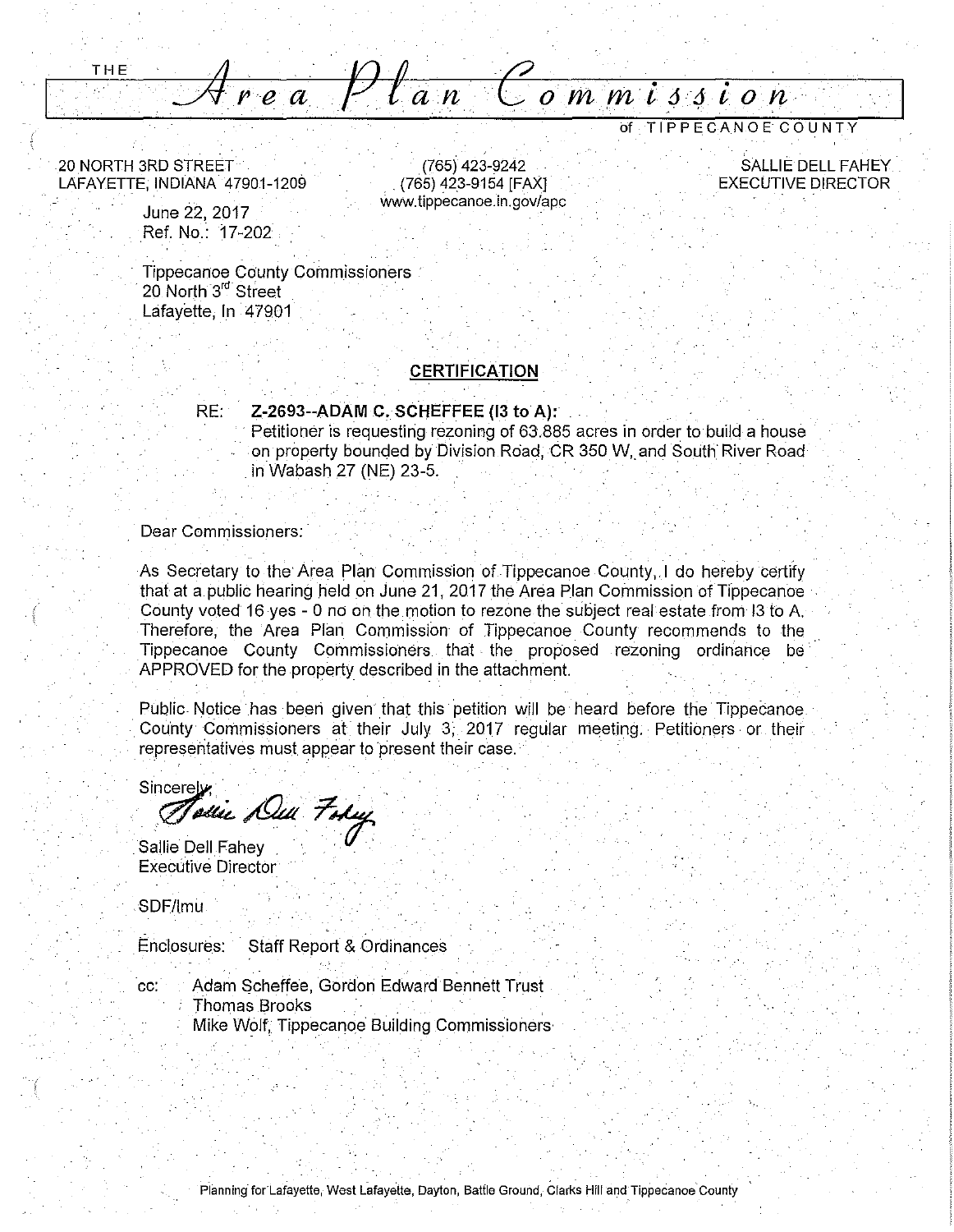$\sim 10^6$ 

 $\label{eq:2.1} \frac{1}{\sqrt{2}}\int_{\mathbb{R}^3}\frac{1}{\sqrt{2}}\left(\frac{1}{\sqrt{2}}\right)^2\frac{1}{\sqrt{2}}\left(\frac{1}{\sqrt{2}}\right)^2\frac{1}{\sqrt{2}}\left(\frac{1}{\sqrt{2}}\right)^2.$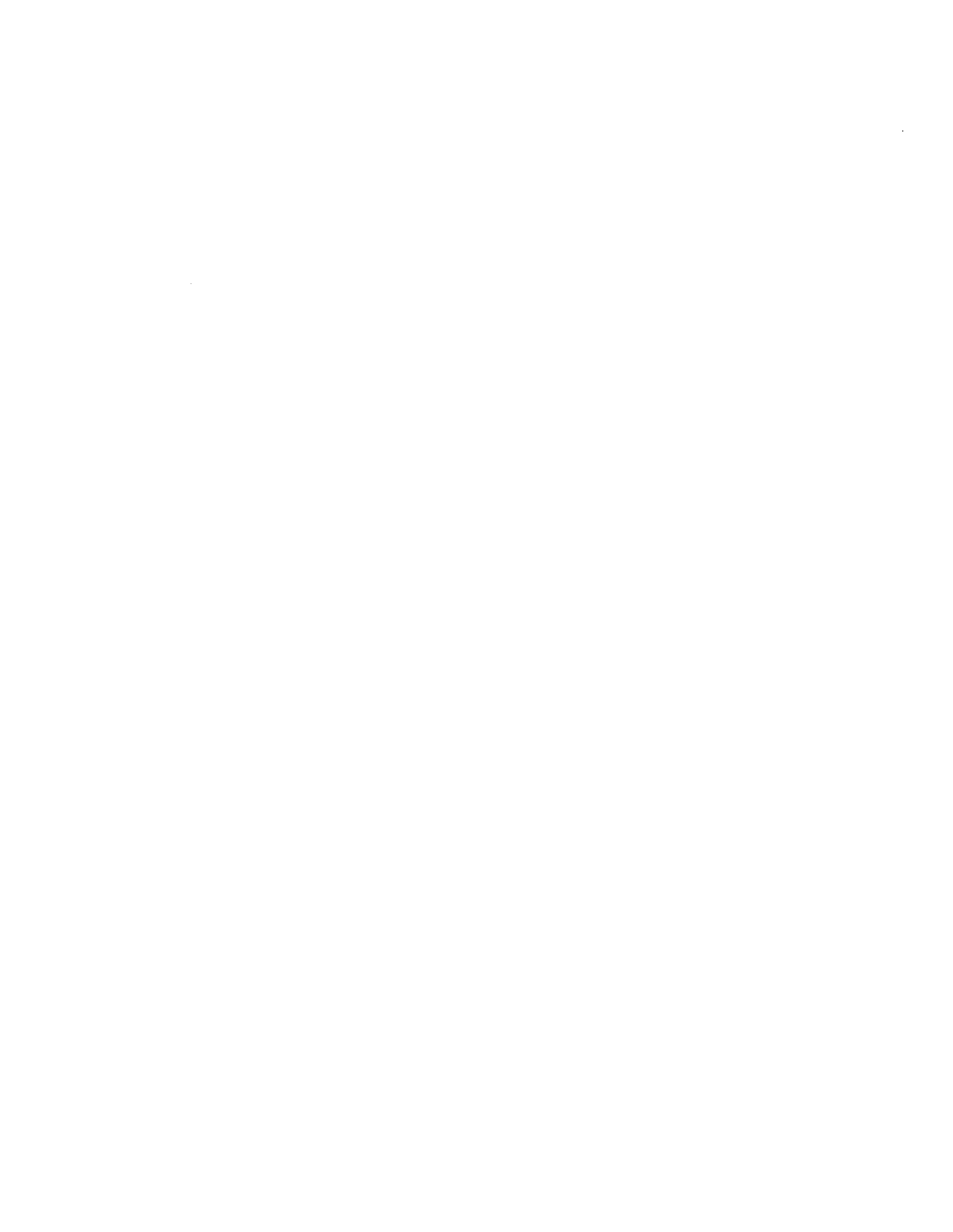Z-2693 ADAM C. SCHEFFEE (13 to A)

> STAFF REPORT June 15, 2017

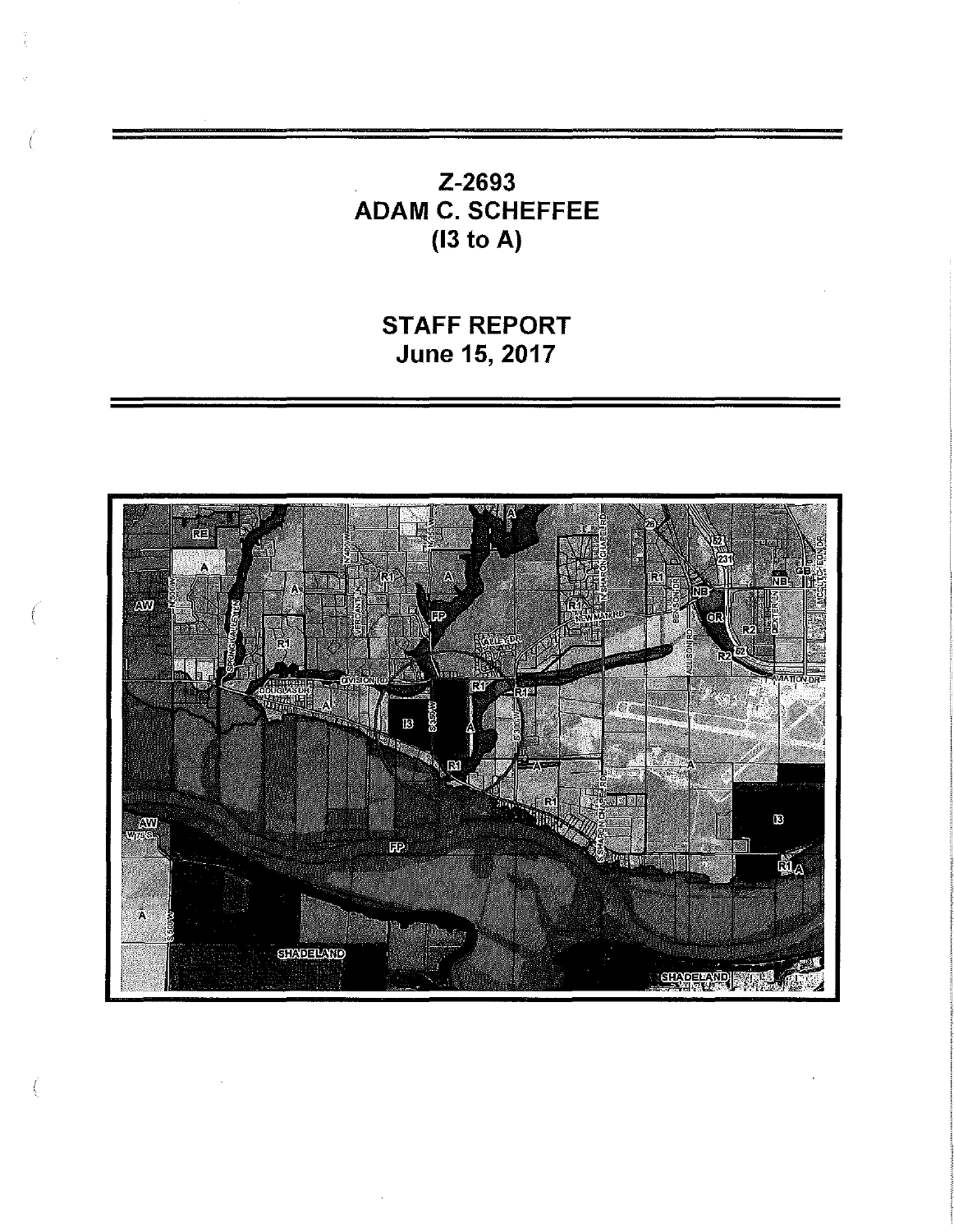$\label{eq:2.1} \frac{1}{\sqrt{2}}\int_{\mathbb{R}^3}\frac{1}{\sqrt{2}}\left(\frac{1}{\sqrt{2}}\right)^2\left(\frac{1}{\sqrt{2}}\right)^2\left(\frac{1}{\sqrt{2}}\right)^2\left(\frac{1}{\sqrt{2}}\right)^2\left(\frac{1}{\sqrt{2}}\right)^2\left(\frac{1}{\sqrt{2}}\right)^2\left(\frac{1}{\sqrt{2}}\right)^2\left(\frac{1}{\sqrt{2}}\right)^2\left(\frac{1}{\sqrt{2}}\right)^2\left(\frac{1}{\sqrt{2}}\right)^2\left(\frac{1}{\sqrt{2}}\right)^2\left(\frac$  $\mathcal{L}^{\text{max}}_{\text{max}}$ 

 $\label{eq:2.1} \frac{1}{2} \sum_{i=1}^n \frac{1}{2} \sum_{j=1}^n \frac{1}{2} \sum_{j=1}^n \frac{1}{2} \sum_{j=1}^n \frac{1}{2} \sum_{j=1}^n \frac{1}{2} \sum_{j=1}^n \frac{1}{2} \sum_{j=1}^n \frac{1}{2} \sum_{j=1}^n \frac{1}{2} \sum_{j=1}^n \frac{1}{2} \sum_{j=1}^n \frac{1}{2} \sum_{j=1}^n \frac{1}{2} \sum_{j=1}^n \frac{1}{2} \sum_{j=1}^n \frac{$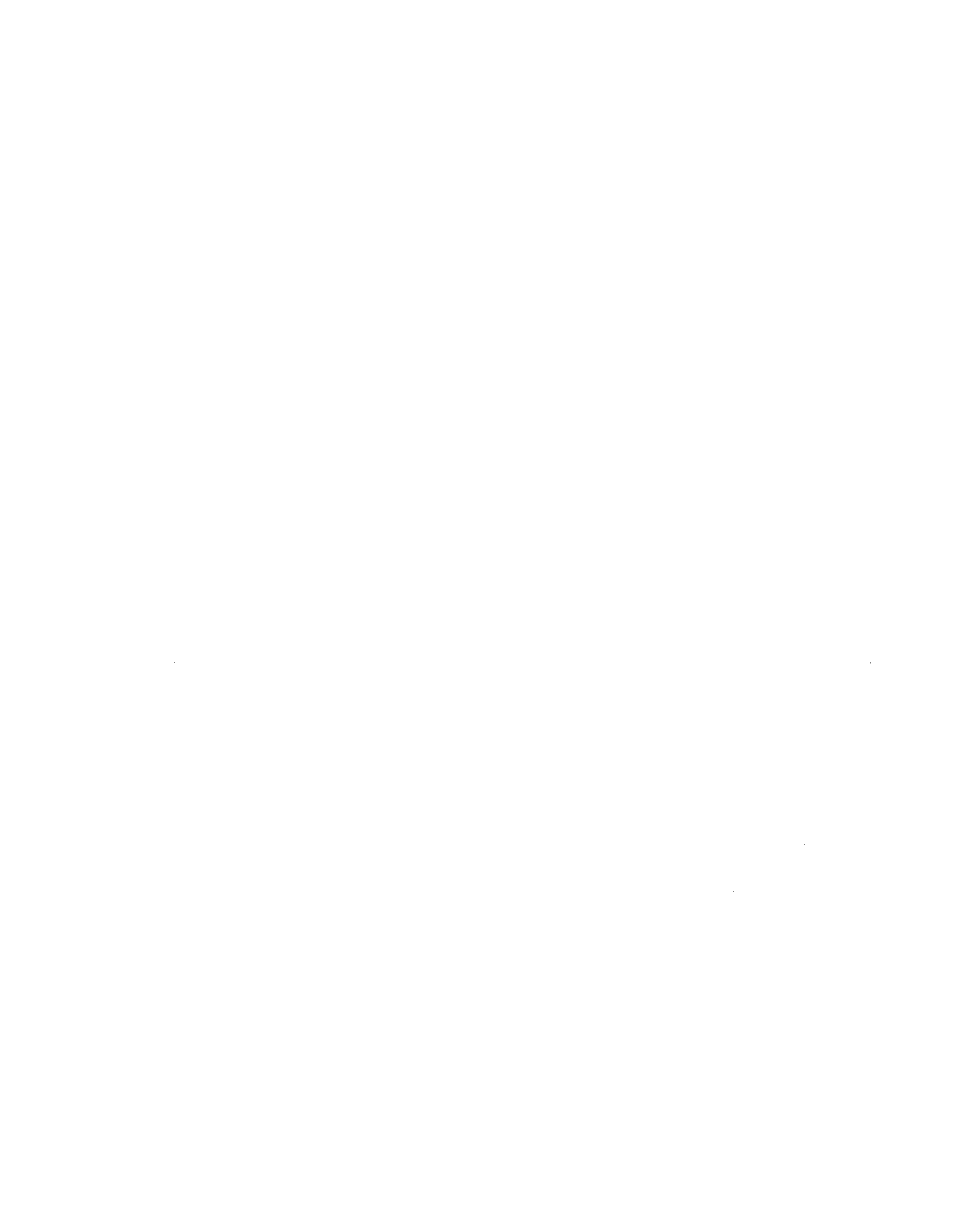**Z-2693 ADAM C. SCHEFFEE <sup>13</sup>to A** 

> **Staff Report June 15, 2017**

### **REQUEST MADE, PROPOSED USE, LOCATION:**

Petitioner, who is one of the owners, with consent from the other owner, Gordon Edward Bennett Trust, is requesting rezoning of 63.885 acres in order to build a house on property bounded by Division Road, CR 350 W, and South River Road in Wabash 27 (NE) 23-5.

This petition includes two tracts of land. If the rezone request is approved, the owner plans to raze the existing house on the smaller tract with access to River Road and build a new home on the larger tract with possible access from 350 W.

## **ZONING HISTORY AND AREA ZONING PATTERNS:**

The tracts in this request have 13, A and FP zoning. Petitioner through this request intends to rezone only a large portion of the 13 zoned area (the legal description submitted with this petition excludes areas that are zoned A and FP in the same tract of land).

The property to the west across 350 W is also zoned 13. A sliver of Agricultural zoning exists adjacent to the east whereas 13 and R1 zones line the area to the southeast on the same property. Properties to the south across South River Road are zoned 13, FP and A. Flood Plain zoning associated with an unnamed tributary (UNT) merges with the Wabash River farther to the east and southeast of the area in this petition.

The 13 zoning on site is shown on our oldest zoning maps because of the possibility of sand and gravel mining which was prevalent in this area. The R1 zoned property to the southeast was rezoned in 1979 from the Industrial zone (Z-927).

#### **AREA LAND USE PATTERNS:**

This petition incudes two adjoining tracts. One is a larger piece of land, roughly 62 acres, currently used as a farm field, which is located at the southeast corner of 350 W and Division Road and stretches south to River Road. The second tract is approximately 1 acre in area with a single-family dwelling petitioner plans to raze, located at the northeast corner of South River Road and 350 W.

Multiple single-family residences line South River Road along with a few properties that are used for agricultural purposes. Homes in older platted subdivisions to the southeast and the northwest of the properties in this request have also developed along South River Road.

#### **TRAFFIC AND TRANSPORTATION:**

According to the adopted Thoroughfare Plan South River Road is classified as rural secondary arterial whereas Division Road at this location and 350 W are classified as rural local roads. Average daily trip counts taken in 2014 indicate 337 vehicles traveled on

 $\overline{1}$